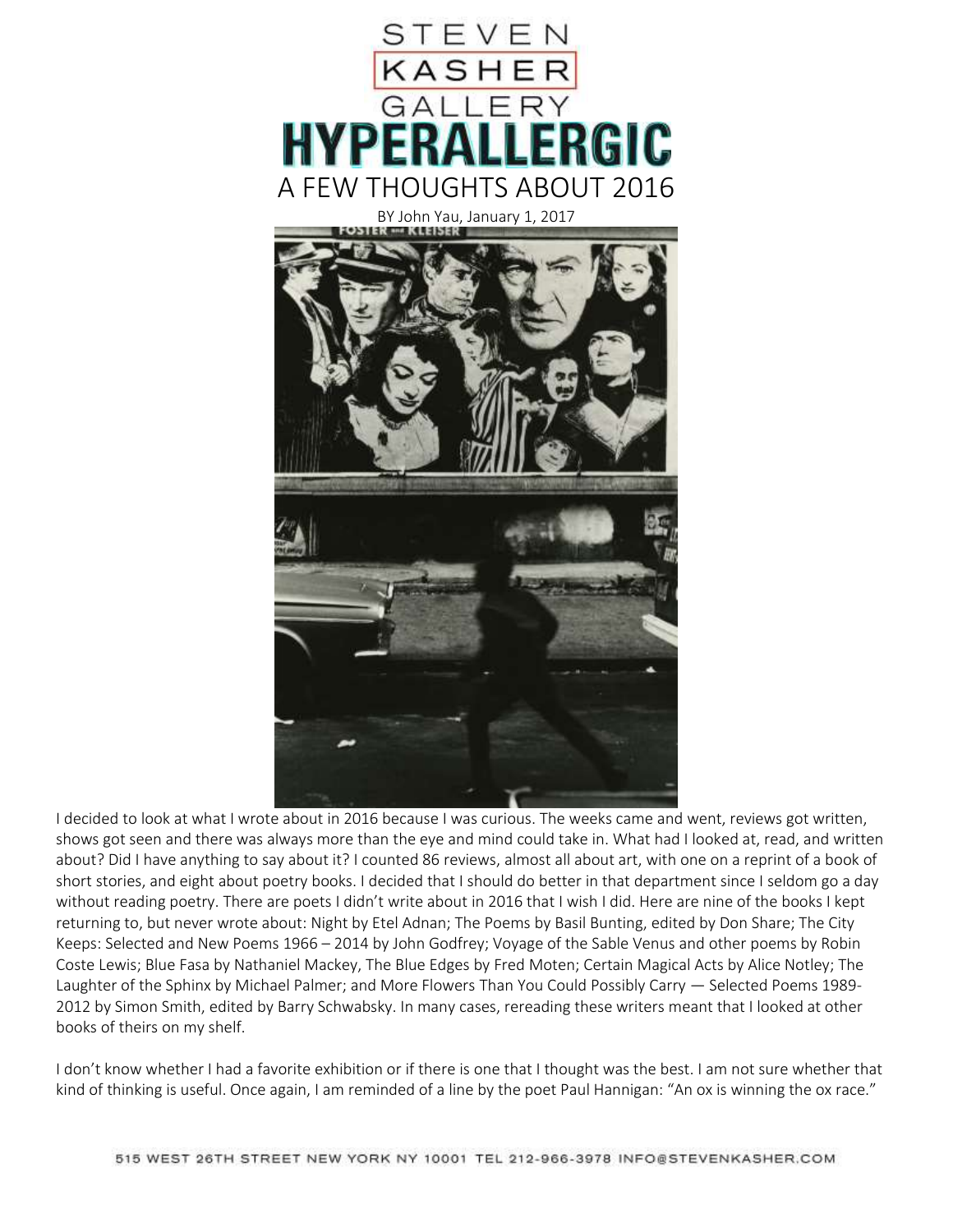

Some exhibitions stayed with me longer than others, some pushed me hard in unexpected ways, and others made me want to jump up and down, which is something you are not supposed to do at an exhibition. Under the category of jumping up and down I would include the following exhibitions: Kerry James Marshall: Mastry at The Met Breuer; The Keeper at the New Museum, which included a large selection of work by Hilma af Klint, the installation "Partners (The Teddy Bear Project)," conceived by Ydessa Handeles, the collection of symbols put together by Olga Fröbe-Kapteyn (1881–1962), and the scrapbooks made by Shinro Ohtake; Tony Oursler: The Imponderable Archive at the Hessel Museum of Art at the Bard Center of Curatorial Studies: Nicole Eisenman: Al-Ugh-Ories at the New Museum and her show at Anton Kern.

There were artists I have written about more than once whose work inspired me to write about them again. Here are 26: Katherine Bradford: Allison Miller; Lois Dodd; Sylvia Plimack-Mangold; Angela Dufresne; Eleanor Ray; Kyle Staver; Melissa Meyer; Steve DiBenedetto; Andrea Belag; Richard Van Buren; Marilyn Lerner; Jessica Stockholder; Greg Smith; David Reed, Gary Stephan; Martha Clippinger; Judy Ledgerwood; Mark Greenwold; Jasper Johns, Juan Usle; Martin Puryear, Bruce Conner, Joyce Robins, Diane Simpson, and Lee Krasner.

Other standouts are the 14 artists whose work I wrote about for the first time: Lui Shtini; Matt Bollinger; Brandi Twilley: Elisa D'Arrigo: Cecily Brown: Elliot Green: Sophia al-Maria; Margot Berman; Brian Lucas; Deb Sokolow; Gary Peterson; Roy McMakin; Nahum Tevet.

I would like to call attention to three photographers: Louis Draper (1935–2002), Anthony Barboza, and Chris Killip. I have heard a lot about the death of photography in the past few years. For me, this death, like the death of painting, seems to be a way for white art historians teaching at Ivy League schools to end the story while they still can. Kerry James Marshall does not just challenge that narrative with regard to painting: he proves it decisively wrong. But none of the art historians who wrote about the death of painting have revised their view, have they? Why is that?

Isn't it time for MoMA to stop treating artists such as Draper, Roy DeCarava, Wifredo Lam, Norman Lewis, Ruth Asawa, and Alma Thomas as if they are second-class citizens? Sure, things are changing, but am I supposed to be happy when they toss out a few crumbs?

This is how I'd like to end my reflection on 2016. It is from my review of Draper:

Soon after arriving in New York, and perhaps feeling a safe distance from the South, Draper took a photograph, "Congressional Gathering" (1959), which shows a row of bed sheets hanging from a clothesline, seemingly at night. Five years earlier, the United States Supreme Court made its landmark decision in Brown vs. Board of Education to end segregation in public education. Four years earlier, Emmett Till, a fourteen year old boy, was lynched and brutally — and, I would add, gleefully — murdered in Mississippi, where the perpetrators were later acquitted. Robert Frank's photograph of the New Orleans trolley says a lot about the state of America in the 1950s, but so does Draper's.

Draper's photograph still disturbs, and it should send a shock of recognition through anyone who cares to look. Its title speaks volumes. Despite the Supreme Court's 1954 ruling in Brown vs. Board of Education of Topeka, which declared segregation in public schools "inherently unequal," Draper knew that he lived in a segregated world where members of Congress belonged to the Ku Klux Klan. The sheets, which he photographed in the dark, sag so loosely off the line that the light hitting their top corners evokes the Klan's conical masks. Draper's image summons the deep fear that must have been felt by every black person in America; this was what it meant to exist in a lawless society. Till's murder and the acquittal of his killers confirmed it. As much as I love's Frank's photograph, Draper's speaks to another, deeper part of us